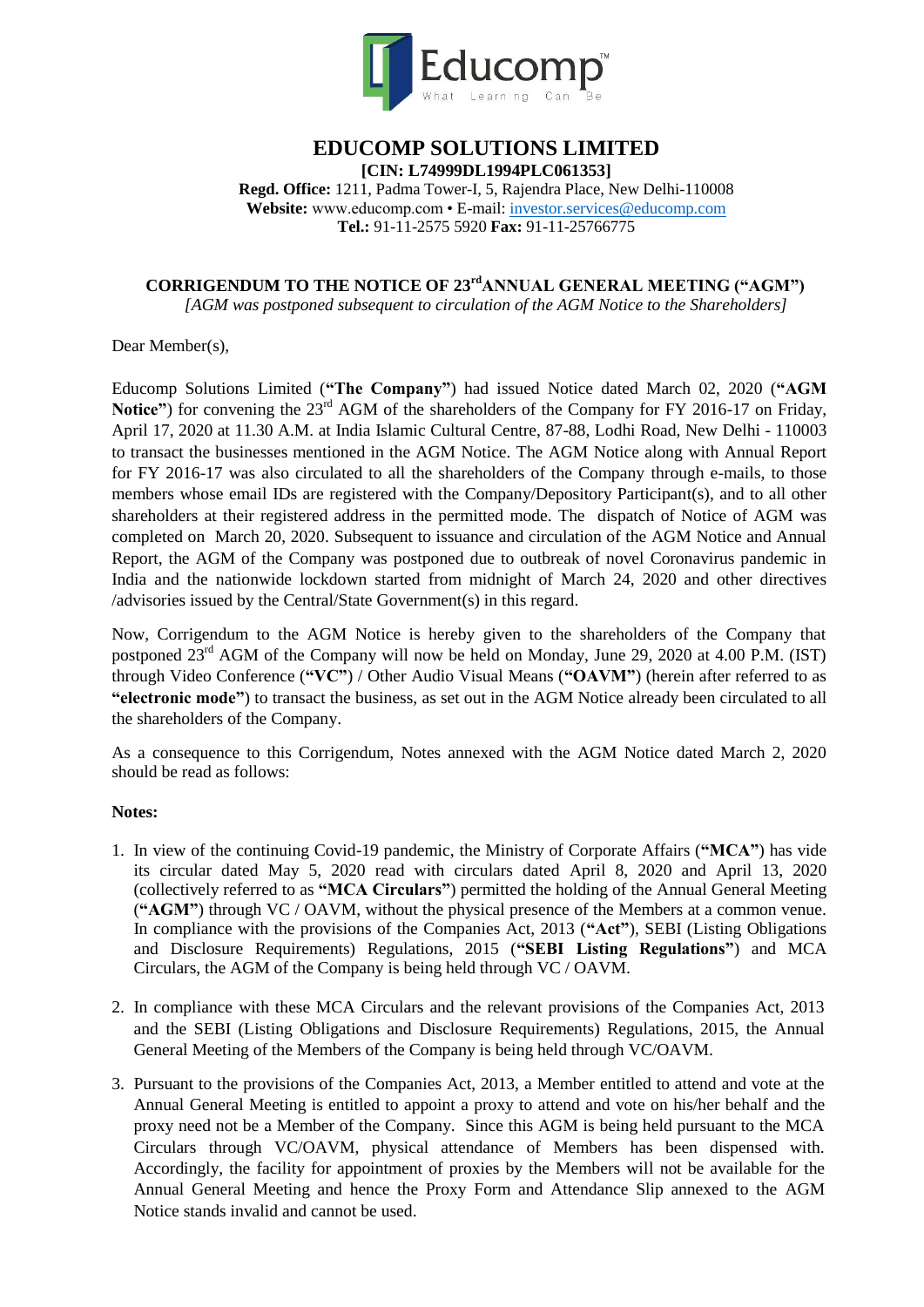- 4. Institutional /Corporate Shareholders (i.e. other than individuals/HUF, NRI, etc) are required to send a scanned copy (PDF/JPEG Format) of its Board Resolution or governing body Resolution/Authorisation etc., authorising its representative to attend the Annual General Meeting through VC/OAVM on its behalf and to vote through remote e-voting. The said Resolution/Authorization shall be sent to the Scrutinizer by email through their registered email address to [mkipeducomp@bdo.in](mailto:mkipeducomp@bdo.in) with copies marked to the Company at [educomp.finance@gmail.com](mailto:educomp.finance@gmail.com) and to its RTA at swapann@linkintime.co.in
- 5. Members who have not registered their E-mail address so far are requested to register their e-mail for receiving all communication including Annual Report, Notices and Circulars etc. from the company electronically. Members can do this by updating their email addresses with their depository participants.

## **Registration of email ID and Bank Account details:**

- (a) In case the shareholder's email ID is already registered with the Company/its Registrar  $\&$  Share Transfer Agent "RTA"/Depositories, log in details for e-voting are being sent on the registered email address.
- (b) In case the shareholder has not registered his/her/their email address with the Company/its RTA/Depositories and or not updated the Bank Account mandate for receipt of dividend, the following instructions to be followed:
	- (i) Kindly log in to the website of our RTA, Link Intime India Private Ltd., [www.linkintime.co.in](http://www.linkintime.co.in/) under Investor Services > Email/Bank detail Registration - fill in the details and upload the required documents and submit. **OR**

## *(ii) In the case of Shares held in Demat mode:*

The shareholder may please contact the Depository Participant (**"DP"**) and register the email address and bank account details in the demat account as per the process followed and advised by the DP.

- 6. Members holding shares in dematerialized form are requested to intimate all changes pertaining to their bank details such as bank account number, name of the bank and branch details, MICR Code and IFSC Code, mandates, nomination, power of attorney, change of address, change of name, email address, contact numbers, etc to their depository participant (**"DP"**). Members holding shares in physical form are requested to intimate such changes to Company's RTA, i.e. Link Intime Private Limited along with relevant evidences or supporting.
- 7. The Securities and Exchange Board of India (**"SEBI"**) has mandated the submission of Permanent Account Number (PAN) by every participant in Securities Market. Members holding shares in electronic form are therefore requested to submit PAN to their depository participants with whom they are maintaining their demat accounts. Members holding shares in physical form can submit their PAN details to Company's RTA i.e. Link Intime India Private Limited.
- 8. SEBI has also made amendment to Regulation 40 of SEBI LODR Regulations with respect to mandatory dematerialization for transfer of securities. Pursuant to the aforesaid amendment to SEBI LODR Regulations, Listed Companies and their Registrars and Transfer Agents (**"RTAs"**) are advised to ensure that shares which are lodged for transfer are mandatory in dematerialized form with effect from April 1, 2019. Therefore, shareholders are requested to get their physical shareholding dematerialized for any further transfers.
- 9. Mr. Mohit Maheshwari, Partner (C.P. No. 19946) or failing him Mr. Ankush Agarwal, Partner (C.P. No. 14486) of M/s MAKS & Co., Practicing Company Secretaries (FRN : P2018UP067700) has been appointed as the Scrutinizer to scrutinize the e-voting at the meeting and remote e-voting process in a fair and transparent manner.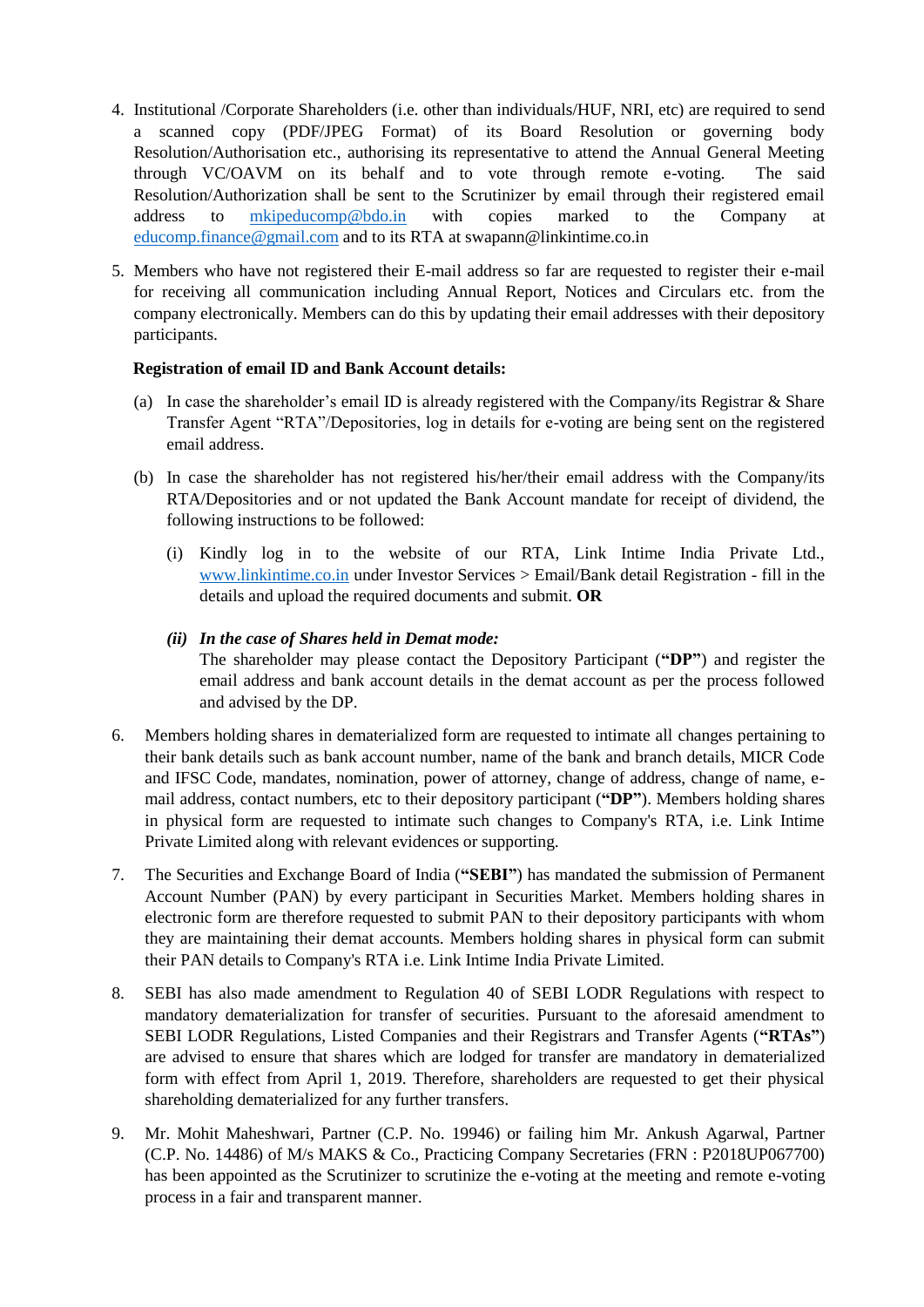- 10. The Register of Members and the Share Transfer Books of the Company will remain closed from June 23, 2020 to June 29, 2020 (both days inclusive).
- 11. Pursuant to Section 72 of the Companies Act, 2013, shareholders holding shares in physical form may file their nomination in the prescribed Form SH-13 with the Company's Registrar and Share Transfer Agent. In respect of shares held in electric/demat form, the nomination form may be filed with the respective Depository Participant.
- 12. This Corrigendum, AGM Notice along with the Annual Report for the financial year 2016-17 is being sent only by electronic mode to those Members whose email addresses are registered with the Company/Depositories in accordance with the aforesaid MCA Circulars and circular issued by SEBI dated May 12, 2020. Members may note that This Corrigendum, AGM Notice along with the Annual Report for the financial year 2016-17 will also be available on the Company"s website [http://www.educomp.com/content/investors-home;](http://www.educomp.com/content/investors-home) websites of the Stock Exchanges i.e. National Stock Exchange of India Ltd and BSE Limited at www.nseindia.com and www.bseindia.com respectively. Members can attend and participate in the Annual General Meeting through VC/OAVM facility only.
- 13. Members attending the meeting through VC/OAVM shall be counted for the purposes of reckoning the quorum under Section 103 of the Companies Act, 2013.
- 14. Voting rights shall be reckoned on the paid-up value of shares registered in the name of member/beneficial owners (in case of electronic shareholding) as on the cut-off date i.e. Monday, June 22, 2020.
- 15. The Scrutinizer shall, immediately after the conclusion of voting at the AGM, first count the votes cast during the AGM, thereafter unblock the votes cast through remote e-voting and make, not later than 48 hours of conclusion of the AGM, a consolidated Scrutinizer"s Report of the total votes cast in favour or against, if any, to the Chairman or a person authorised by him in writing, who shall countersign the same. The Results along with the report of the Scrutinizer shall be placed on the website of the Company [\(www.educomp.com\)](http://www.educomp.com/) and on the website of Link Intime India Private Limited [\(https://instavote.linkintime.co.in\)](https://instavote.linkintime.co.in/) immediately. The Company shall simultaneously forward the results to National Stock Exchange of India Limited and BSE Limited, where the shares of the Company are listed.
- 16. Since the AGM will be held through VC / OAVM, the Route Map is not annexed in this Corrigendum. Route Map attached with AGM Notice stands invalid.
- 17. Instructions for e-voting and joining the Annual General Meeting are as follows:

### **A. VOTING THROUGH ELECTRONIC MEANS**

Pursuant to provisions of Section 108 of the Companies Act, 2013 and Rule 20 of the Companies (Management and administration) Rules, 2014, as amended by the Companies (Management and administration) Amendment Rules, 2015 and Regulation 44 of SEBI (Listing Obligations and Disclosures Requirements), 2015 (**"Listing Regulations"**), the Company is pleased to provide members, the facility to exercise their vote at the  $23<sup>rd</sup>$  Annual General Meeting (AGM) by electronic means and the business may be transacted through e-voting services. The facility of casting the votes by the members using an electronic voting system from a place other than venue of the AGM ("remote e-voting") will be provided by Link Intime India Private Limited.

The remote-e-voting period commences on at Friday, June 26, 2020 (9.00 a.m. IST) and ends on Sunday, June 28, 2020 (5.00 p.m. IST). During this period, Members of the Company holding shares either in physical from or in dematerialized form as on Monday, June 22, 2020 (hereinafter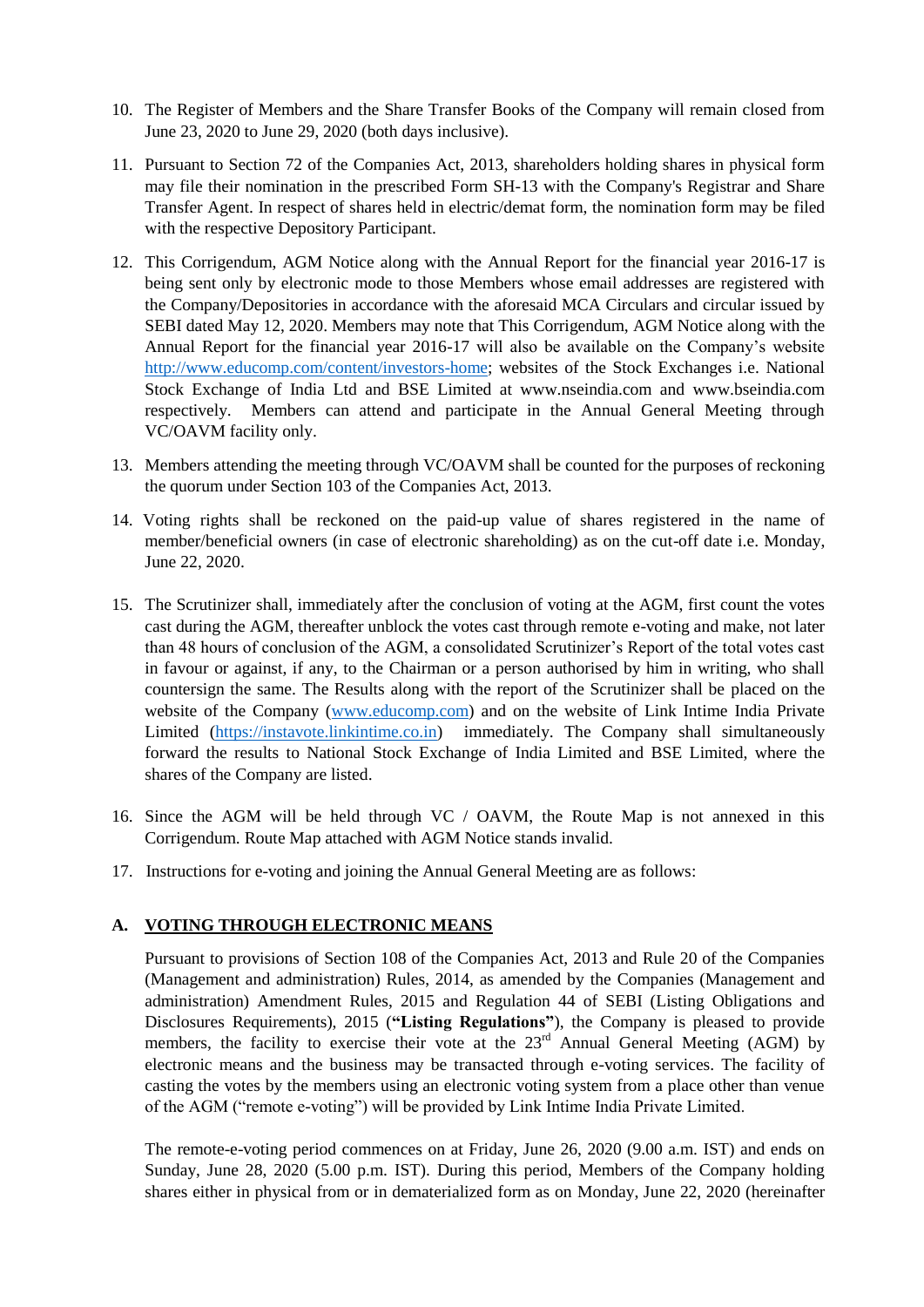called as **"Cut-off Date"**), may cast their vote electronically. The E-voting module shall be forthwith blocked

by Link Intime for voting thereafter. Once the vote on resolution is casted by the Member, he shall not be allowed to change it subsequently as well as a person who is not a member as on the Cut-off date should treat this Notice for information purpose only.

## **E-Voting procedure/Instructions:**

**Instructions for shareholders to vote electronically:**

# **Log-in to e-Voting website of Link Intime India Private Limited (LIIPL)**

- 1. Visit the e-voting system of LIIPL. Open web browser by typing the following URL: [https://instavote.linkintime.co.in.](https://instavote.linkintime.co.in/)
- 2. Click on "Login" tab, available under 'Shareholders' section.
- 3. Enter your User ID, password and image verification code (CAPTCHA) as shown on the screen and click on "SUBMIT".
- 4. Your User ID details are given below:
	- a. **Shareholders holding shares in demat account with NSDL:** Your User ID is 8 Character DP ID followed by 8 Digit Client ID
	- b. **Shareholders holding shares in demat account with CDSL:** Your User ID is 16 Digit Beneficiary ID
	- c. **Shareholders holding shares in Physical Form (i.e. Share Certificate):** Your User ID is Event No + Folio Number registered with the Company
- 5. Your Password details are given below:

If you are using e-Voting system of LIIPL: [https://instavote.linkintime.co.in](https://instavote.linkintime.co.in/) for the first time or if you are holding shares in physical form, you need to follow the steps given below:

Click on "Sign Up" tab available under "Shareholders" section register your details and set the password of your choice and confirm (The password should contain minimum 8 characters, at least one special character, at least one numeral, at least one alphabet and at least one capital letter).

|                           | For Shareholders holding shares in Demat Form or Physical Form                                                                                                                                                                                                                                                                                                                                                                       |
|---------------------------|--------------------------------------------------------------------------------------------------------------------------------------------------------------------------------------------------------------------------------------------------------------------------------------------------------------------------------------------------------------------------------------------------------------------------------------|
| <b>PAN</b>                | Enter your 10 digit alpha-numeric PAN issued by Income Tax Department<br>(applicable for both demat shareholders as well as physical shareholders).<br>Members who have not updated their PAN with depository Participant or in<br>the company record are requested to use the sequence number which is<br>printed on Ballot Form / Attendance Slip indicated in the PAN Field.                                                      |
| DOB/<br><b>DOI</b>        | Enter the DOB (Date of Birth)/ DOI as recorded with depository participant or in<br>the company record for the said demat account or folio number in dd/mm/yyyy<br>format.                                                                                                                                                                                                                                                           |
| Bank<br>Account<br>Number | Enter the Bank Account number as recorded in your demat account or in the<br>company records for the said demat account or folio number.<br>Please enter the DOB/ DOI or Bank Account number in order to register. If<br>$\bullet$<br>the above mentioned details are not recorded with the depository participants<br>or company, please enter Folio number in the Bank Account number field as<br>mentioned in instruction (iv-c). |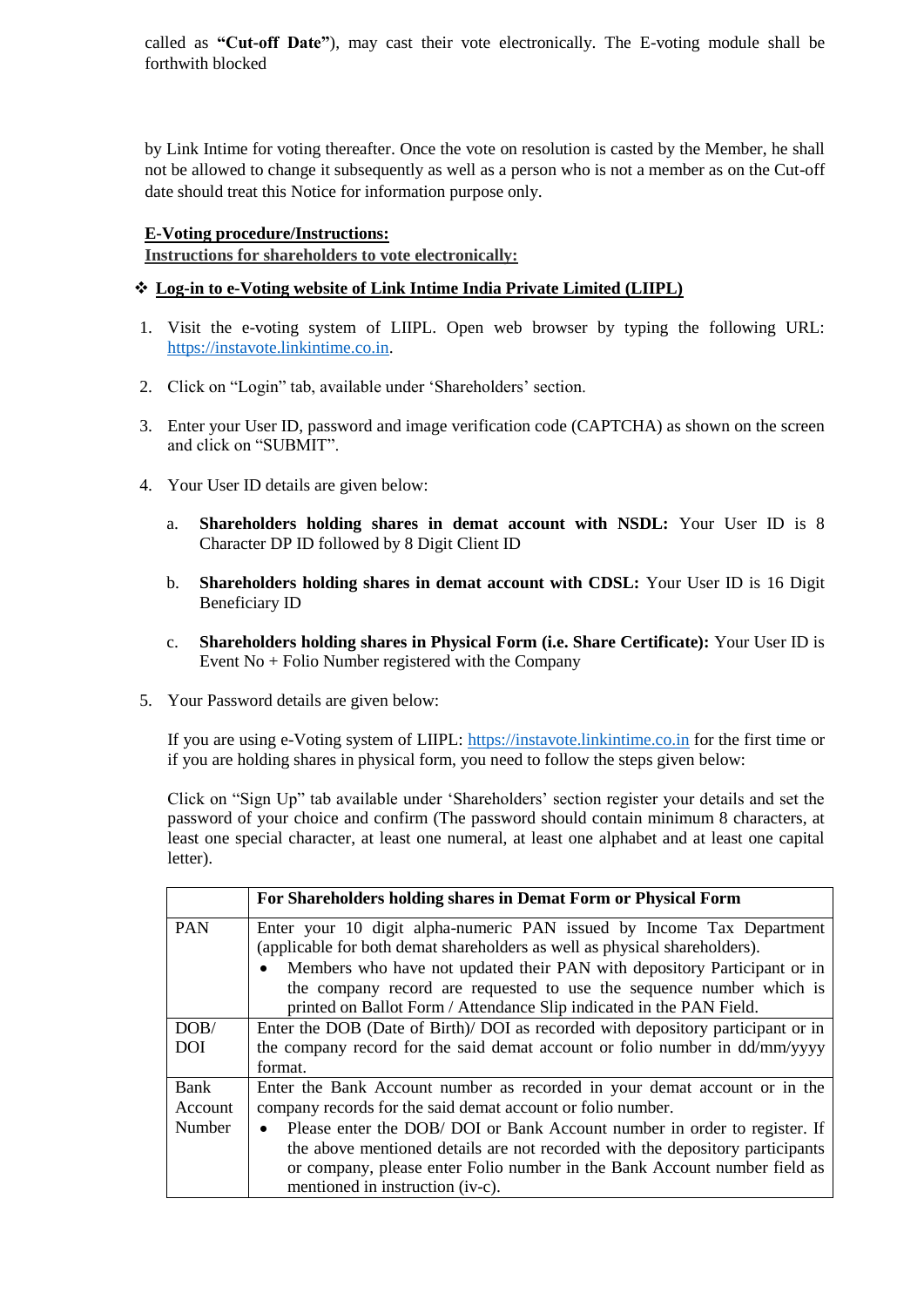If you are holding shares in demat form and had registered on to e-Voting system of LIIPL: [https://instavote.linkintime.co.in,](https://instavote.linkintime.co.in/) and/or voted on an earlier voting of any company then you can use your existing password to login.

## **If Shareholders holding shares in Demat Form or Physical Form have forgotten password:**

Enter User ID, select Mode and Enter Image Verification code (CAPTCHA). Click on "SUBMIT".

In case shareholder is having valid email address, Password will be sent to the shareholders registered e-mail address. Else, shareholder can set the password of his/her choice by providing the information about the particulars of the Security Question & Answer, PAN, DOB/ DOI, Dividend Bank Details etc. and confirm. (The password should contain minimum 8 characters, at least one special character, at least one numeral, at least one alphabet and at least one capital letter)

## *NOTE: The password is to be used by demat shareholders for voting on the resolutions placed by the company in which they are a shareholder and eligible to vote, provided that the company opts for e-voting platform of LIIPL.*

For shareholders holding shares in physical form, the details can be used only for voting on the resolutions contained in this Notice.

It is strongly recommended not to share your password with any other person and take utmost care to keep your password confidential.

### **Cast your vote electronically**

- 6. After successful login, you will be able to see the notification for e-voting on the home page of INSTA Vote. Select/ View "Event No" of the company, you choose to vote.
- 7. On the voting page, you will see "Resolution Description" and against the same the option "Favour/ Against" for voting.

Cast your vote by selecting appropriate option i.e. Favour/Against as desired. Enter the number of shares (which represents no. of votes) as on the cut-off date under "Favour/Against'. You may also choose the option 'Abstain' and the shares held will not be counted under "Favour/Against'.

- 8. If you wish to view the entire Resolution details, click on the 'View Resolutions" File Link.
- 9. After selecting the appropriate option i.e. Favour/Against as desired and you have decided to vote, click on "SUBMIT". A confirmation box will be displayed. If you wish to confirm your vote, click on "YES", else to change your vote, click on "NO" and accordingly modify your vote.
- 10. Once you confirm your vote on the resolution, you will not be allowed to modify or change your vote subsequently.
- 11. You can also take the printout of the votes cast by you by clicking on "Print" option on the Voting page.

# **B. INSTRUCTIONS FOR SHAREHOLDERS/MEMBERS TO ATTEND THE ANNUAL GENERAL MEETING THROUGH INSTAMEET:**

Instructions for Shareholders/Members to attend the Annual General Meeting through InstaMeet (VC/OAVM) are as under: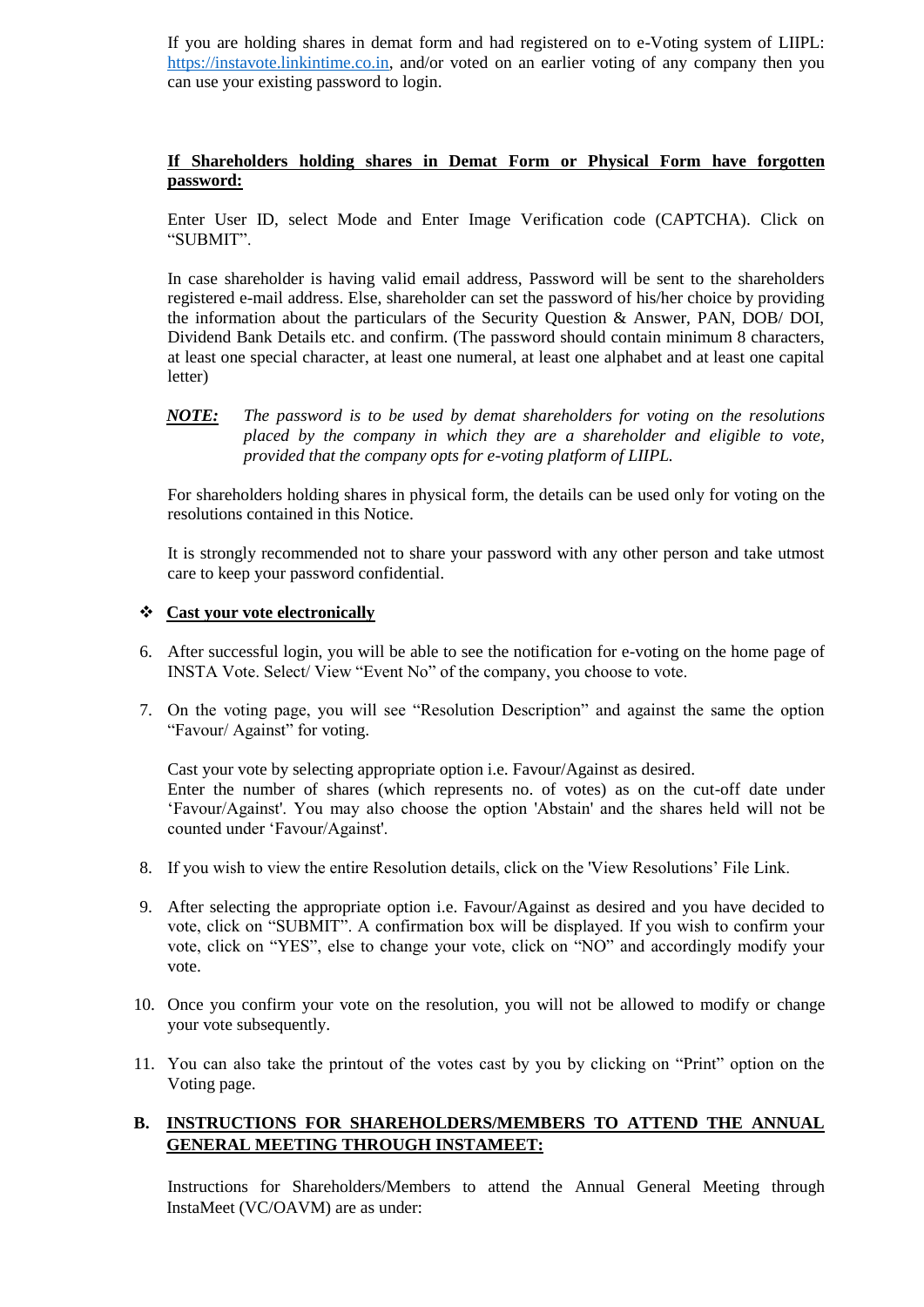- 1) Shareholders/Members are entitled to attend the Annual General Meeting through VC/OAVM provided by Link Intime by following the below mentioned process. Facility for joining the Annual General Meeting through VC/OAVM shall open 15 minutes before the time scheduled for the Annual General Meeting and will be available to the Members on first come first serve basis.
- 2) Shareholders/Members are requested to participate on first come first serve basis as participation through VC/OAVM is limited and will be closed on expiry of 15 (fifteen) minutes from the scheduled time of the Annual General Meeting. Shareholders/Members with >2% shareholding, Promoters, Institutional Investors, Directors, KMPs, Chair Persons of Audit Committee, Nomination and Remuneration Committee, Stakeholders Relationship Committee and Auditors etc. may be allowed to the meeting without restrictions of firstcome-first serve basis. Members can log in and join 15 (fifteen) minutes prior to the schedule time of the meeting and window for joining shall be kept open till the expiry of 15 (fifteen) minutes after the schedule time. Participation is restricted upto 2000 members only.
- 3) Shareholders/ Members will be provided with InstaMeet facility wherein Shareholders/ Member shall register their details and attend the Annual General Meeting as under:
	- 1. Open the internet browser and launch the URL for InstaMeet <[<https://instameet.linkintime.co.in>](https://instameet.linkintime.co.in/)> and register with your following details:
		- a. DP ID / Client ID or Beneficiary ID or Folio No.: Enter your 16 digit DP ID / Client ID or Beneficiary ID or Folio Number registered with the Company
		- b. PAN: Enter your 10 digit Permanent Account Number (PAN)
		- c. Mobile No.
		- d. Email ID
	- 2. Click "Go to Meeting"

### *Note:*

*Shareholders/ Members are encouraged to join the Meeting through Tablets/ Laptops connected through broadband for better experience.*

*Shareholders/ Members are required to use Internet with a good speed (preferably 2 MBPS download stream) to avoid any disturbance during the meeting.*

*Please note that Shareholders/Members connecting from Mobile Devices or Tablets or through Laptops connecting via Mobile Hotspot may experience Audio/Visual loss due to fluctuation in their network. It is therefore recommended to use stable Wi-FI or LAN connection to mitigate any kind of aforesaid glitches.*

*In case the shareholders/members have any queries or issues regarding e-voting, you can write an email to [instameet@linkintime.co.in](mailto:instameet@linkintime.co.in) or Call us: - Tel :* **011 – 49411000** *InstaMeet Support Desk, Link Intime India Private Limited*

# **C. INSTRUCTIONS FOR SHAREHOLDERS/MEMBERS TO REGISTER THEMSELVES AS SPEAKERS DURING ANNUAL GENERAL MEETING:**

Shareholders/ Members who would like to express their views/ask questions during the meeting may register themselves as a speaker by sending their request mentioning their name, demat account number/folio number, email id, mobile number at [mkipeducomp@bdo.in](mailto:mkipeducomp@bdo.in) from June 24, 2020 ,10.00 A.M to June 28, 2020 ,4.00 P.M (preferably one day or 24 hrs. prior to the date of AGM).

The Company reserves the right to restrict the number of speakers depending on the availability of time for the AGM. .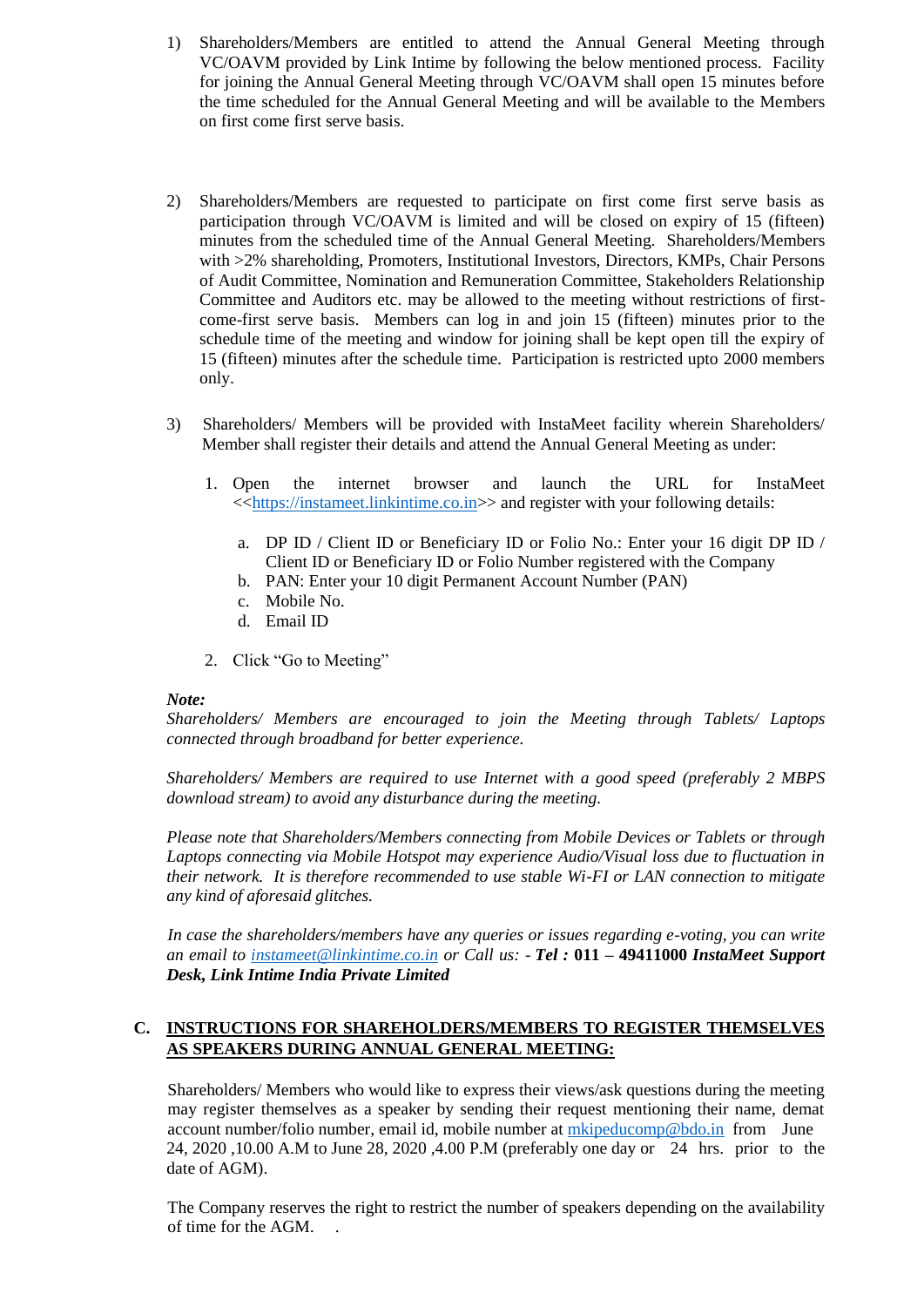Shareholders/ Members, who would like to ask questions, may send their questions in advance mentioning their name demat account number/folio number, email id, mobile number at [mkipeducomp@bdo.in.](mailto:mkipeducomp@bdo.in) The same will be replied by the company suitably.

## *Note:*

*Those shareholders/members who have registered themselves as a speaker will only be allowed to express their views/ask questions during the meeting. The Company reserves the right to restrict the number of speakers depending on the availability of time for the Annual General Meeting.*

*Shareholders/ Members should allow to use camera and are required to use Internet with a good speed (preferably 2 MBPS download stream) to avoid any disturbance during the meeting.*

## **D. INSTRUCTIONS FOR SHAREHOLDERS/MEMBERS TO VOTE DURING THE ANNUAL GENERAL MEETING THROUGH INSTAMEET:**

Once the electronic voting is activated by the scrutiniser during the meeting, shareholders/ members who have not exercised their vote through the remote e-voting can cast the vote as under:

- 1. On the Shareholders VC page, click on the link for e-Voting "Cast your vote".
- 2. Enter Demat Account No. / Folio No. and OTP (received on the registered mobile number/ registered email Id) received during registration for InstaMeet and click on '**Submit**'.
- 3. After successful login, you will see "Resolution Description" and against the same the option "Favour/ Against" for voting.
- 4. Cast your vote by selecting appropriate option i.e. "Favour/Against" as desired. Enter the number of shares (which represents no. of votes) as on the cut-off date under 'Favour/Against'.
- 5. After selecting the appropriate option i.e. Favour/Against as desired and you have decided to vote, click on "Save". A confirmation box will be displayed. If you wish to confirm your vote, click on "Confirm", else to change your vote, click on "Back" and accordingly modify your vote.
- 6. Once you confirm your vote on the resolution, you will not be allowed to modify or change your vote subsequently.

### *Note:*

*Shareholders/ Members, who will be present in the Annual General Meeting through InstaMeet facility and have not casted their vote on the Resolutions through remote e-Voting and are otherwise not barred from doing so, shall be eligible to vote through e-Voting facility during the meeting.* 

*Shareholders/ Members who have voted through Remote e-Voting prior to the Annual General Meeting will be eligible to attend/participate in the Annual General Meeting through InstaMeet. However, they will not be eligible to vote again during the meeting.*